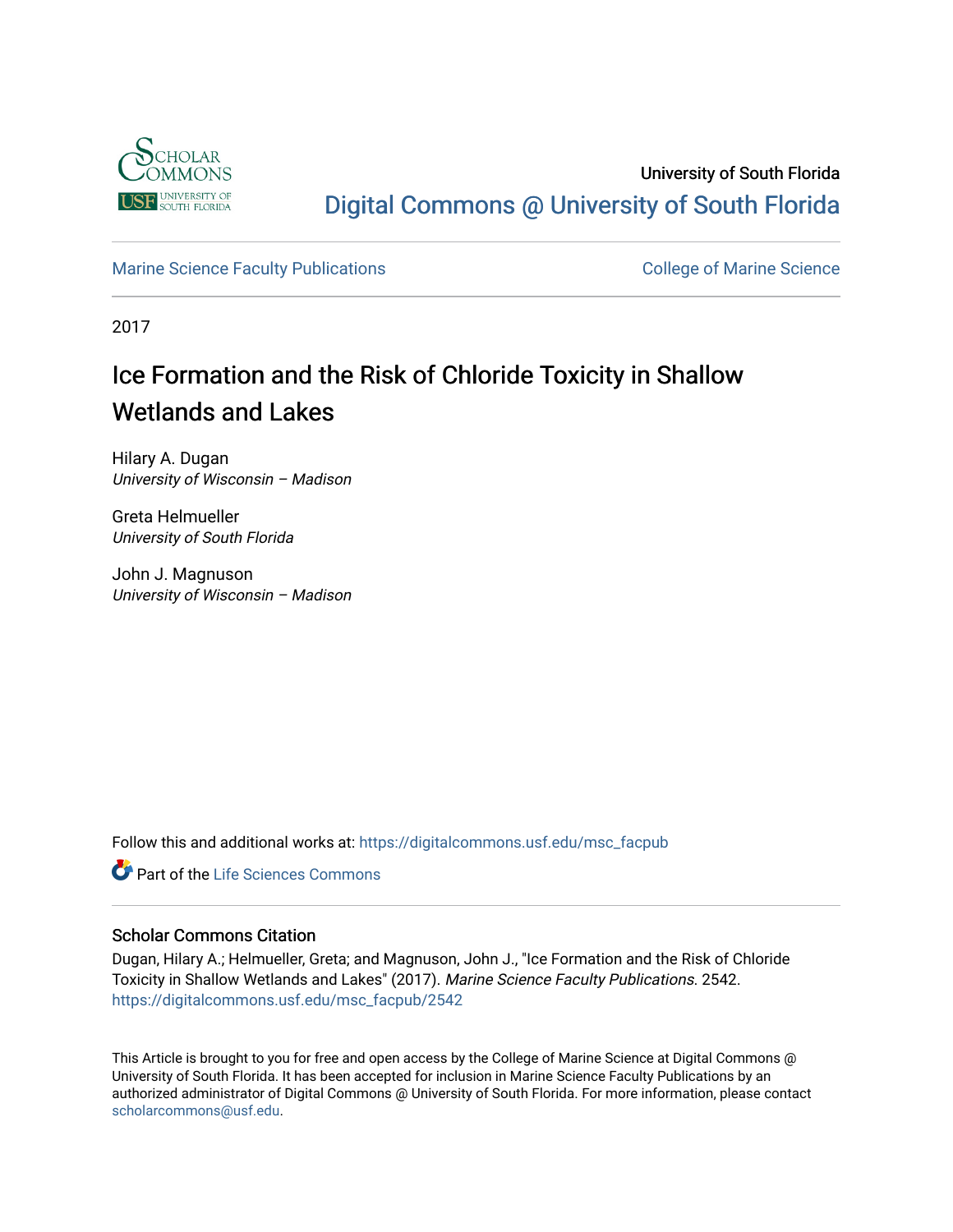



Limnology and Oceanography Letters 2, 2017, V<sup>C</sup> 2017 The Author. Limnology and Oceanography Letters published by Wiley Periodicals, Inc. on behalf of Association for the Sciences of Limnology and Oceanography doi: 10.1002/lol2.10045

### LETTER

### Ice formation and the risk of chloride toxicity in shallow wetlands and lakes

#### Hilary A. Dugan  $\mathbf{D}$ [,](http://orcid.org/0000-0003-4674-1149)<sup>1</sup>\* Greta Helmueller,<sup>1,2</sup> John J. Magnuson<sup>1</sup>

<sup>1</sup>Center for Limnology, University of Wisconsin - Madison, Madison, Wisconsin; <sup>2</sup>University of South Florida, College of Marine Science, St. Petersburg, Florida

#### Scientific Significance Statement

In urban environments across Midwest and Northeast North America, chloride concentrations are increasing in freshwater wetlands and lakes as a result of runoff from road salt (deicer) application. While it is known that ice formation on lakes can lead to a buildup of ions beneath an ice cover, no limnological research has linked ion exclusion owing to ice formation to chloride concentration under ice. Our study examines how the process of ice formation on shallow waterbodies may act to elevate chloride concentrations in already impacted systems, and increase chloride concentrations above toxicity thresholds.

#### Abstract

The process of ice formation in shallow waterbodies can increase chloride to toxic levels in waterbodies already impacted by chloride loading from road salt (NaCl deicer) application. Chloride concentrations were measured bi-weekly in a shallow, urban wetland in Madison, Wisconsin. We found that in this shallow waterbody, ice thickening doubled chloride concentrations from ion exclusion as the water froze. To understand the role of ice formation and ion exclusion, we constructed a numerical model to predict chloride concentrations beneath the ice resulting from ion exclusion. Where chloride levels already are elevated above background and flushing rates are low, ice thickening can push concentrations well above toxicity thresholds for much of the winter. The compounding effects of road salt runoff and ice formation should be considered in the management of water quality and ecosystem health in shallow urban water bodies or waterbodies receiving road salt runoff from nearby roadways.

Author Contribution Statement: JJM designed the study; JJM and GH collected all data; HAD led the data analysis and modeling efforts. All authors contributed to developing and writing the manuscript.

Data Availability Statement: Data are available in the North Temperate Lakes Long Term Ecological Research repository at [https://lter.limnol](https://lter.limnology.wisc.edu/content/chloride-and-sulfate-concentrations-1918-marsh-madison-wi-2012-2016) [ogy.wisc.edu/content/chloride-and-sulfate-concentrations-1918-marsh-mad](https://lter.limnology.wisc.edu/content/chloride-and-sulfate-concentrations-1918-marsh-madison-wi-2012-2016) [ison-wi-2012-2016.](https://lter.limnology.wisc.edu/content/chloride-and-sulfate-concentrations-1918-marsh-madison-wi-2012-2016)

Additional Supporting Information may be found in the online version of this article.

In north temperate ecosystems, a major threat to freshwater quality is chloride runoff from road salt (specifically sodium chloride, NaCl) application (Findlay and Kelly 2011). Road salt runoff impacts wetlands (Richburg et al. 2001; Hill and Sadowski 2016), streams (Thunqvist 2004; Kaushal et al. 2005; Corsi et al. 2010), lakes (Novotny et al. 2008; Chapra et al. 2009; Dugan et al. 2017), and groundwater (Williams et al. 2000; Panno et al. 2006), and affects most lakes surrounded by impervious surfaces in areas of the U.S. Midwest and Northeast (Dugan et al. 2017).

Long-term increases in chloride concentrations in lakes has been shown across North America (Dugan et al. 2017), but these long-term trends are found in deeper lakes with medium to long residence times. The residence time of a lake is considered the mean time water or a dissolved substance (like chloride) spends in the lake before being flushed

<sup>\*</sup>Correspondence: hdugan@wisc.edu

This is an open access article under the terms of the [Creative Commons Attri](http://creativecommons.org/licenses/by/4.0/)[bution](http://creativecommons.org/licenses/by/4.0/) License, which permits use, distribution and reproduction in any medium, provided the original work is properly cited.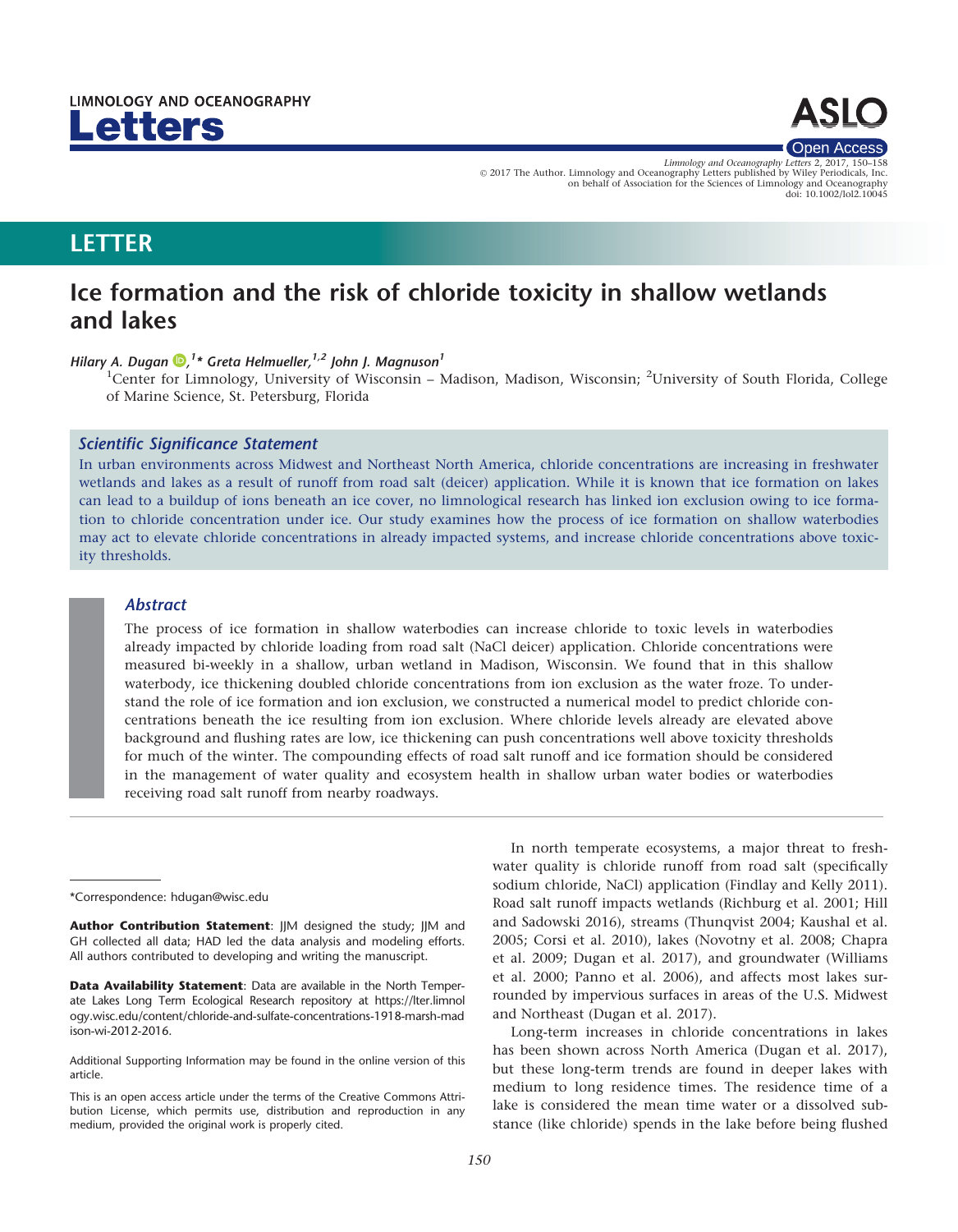

Fig. 1. (a) Lake Mendota (39.6 km<sup>2</sup>) borders the city of Madison, Wisconsin, U.S.A. Outlined by the black box is the 1918 Marsh, a small marsh (0.074 km<sup>2</sup>) on the south side of Lake Mendota. (b) Red circles represent chloride concentrations in Lake Mendota. Chloride has been increasing steadily since measurements began in the 1940s. (c) Water flows through the 1918 Marsh from South to North and into Lake Mendota. Sampling sites included South Bridge (SB), South Marsh (SM), Mid Marsh (MM), and North Marsh (NM). The campus snow storage pile (SP) is located immediately east of the marsh. Water drains from the snow pile toward North Marsh.

out. Longer residence times allow chloride concentrations to build up in a lake. For example, Lake Mendota in Madison, Wisconsin, has a mean depth of 12.8 m and a residence time of 4 yr. Chloride concentrations have risen from background levels of < 3 mg L<sup>-1</sup> in 1940 to 50 mg L<sup>-1</sup> in 2016 (Fig. 1) (Center for Limnology; NTL LTER 2012). In recent years, this equates to an increase of over 700 tons of chloride per year in Lake Mendota. Streams and shallow lakes may not experience long term increases in chloride concentrations owing to the short residence time of the system, but they are much more susceptible than larger lakes to rapid increases (and decreases) in chloride concentrations and the influence of chloride contaminated groundwater (Panno et al. 1999; Williams et al. 2000; Marsalek 2003). Shallow wetlands and lakes may be more vulnerable to disturbances, akin to river systems, than lake systems with longer water residence times (Resh et al. 1988).

Elevated chloride levels in wetlands and lakes can harm biological function (Corsi et al. 2010; Van Meter and Swan 2014; Hintz et al. 2017), and lead to decreased survival and impaired reproduction in a range of aquatic species and inhibition of plant growth (EPA 1988). We have used 230 mg  $L^{-1}$  as a conservative concentration below which there is likely to be relatively low chloride toxicity based on published criteria by the U.S. Environmental Protection Agency (EPA) and the Wisconsin Department of Natural Resources (WI DNR). The chronic and acute chloride criteria are set at 230 mg  $L^{-1}$  and 860 mg  $L^{-1}$  by the EPA (EPA 1988), and 395 mg  $L^{-1}$  and 757 mg  $L^{-1}$  by the WI DNR (Wisconsin DNR 2008). The "chronic" threshold is defined as the concentration that should not be exceeded by a 4-d average chloride concentration more than once every 3 yr. The "acute" threshold should not be exceeded by a 1-h average concentration more than once every 3 yr (EPA 1988). These criteria are recommended guidelines, and, in reality, specific aquatic plants and animals display a range of tolerances to chloride loading.

In northern climates, waterbodies (including lakes, ponds, and wetlands) are susceptible to high chloride loading from anthropogenic road salt runoff. In shallow waterbodies, this loading can be exacerbated by chloride exclusion during ice cover thickening. When water begins to crystallize into ice, dissolved ions are rejected into the surrounding water, and not incorporated into the ice lattice (Notz and Worster 2009). We hypothesize that ice cover formation in shallow water bodies with high chloride concentrations from anthropogenic inputs can raise chloride levels to toxic levels during winter. In cold climates, ice formation can freeze half the volume of a shallow waterbody, thereby potentially doubling ion concentrations. The process of ion exclusion from freshwater ice has only been documented in a few lakes (see Table 1).

| <b>Table 1.</b> Ion and solute exclusion rates from lake ice. |
|---------------------------------------------------------------|
|---------------------------------------------------------------|

| Site       | Solute       | Exclusion rate (%)     | Citation              |
|------------|--------------|------------------------|-----------------------|
| Wisconsin  | Chloride     | 60, 89, 99             | This study            |
| Laboratory | Conductivity | 95                     | Bluteau et al. (2017) |
| Canada     | Conductivity | $87 - 99$              | Pieters and Lawrence  |
|            |              |                        | (2009)                |
| Canada     | Conductivity | $80 - 97*$             | She et al. (2016)     |
| China      | TDS          | 80                     | Zhang et al. (2012)   |
| Canada     | lons         | $63 - 99$ <sup>†</sup> | Belzile et al. (2002) |
| Canada     | CDOM         | $79 - 99^{\dagger}$    | Belzile et al. (2002) |

\* Calculated from pond and ice core concentrations.

† Converted from exclusion factor (ef: water column concentration : ice cover concentration) by 1–(1/ef). Biased rates, as pre-ice water concentrations are unknown.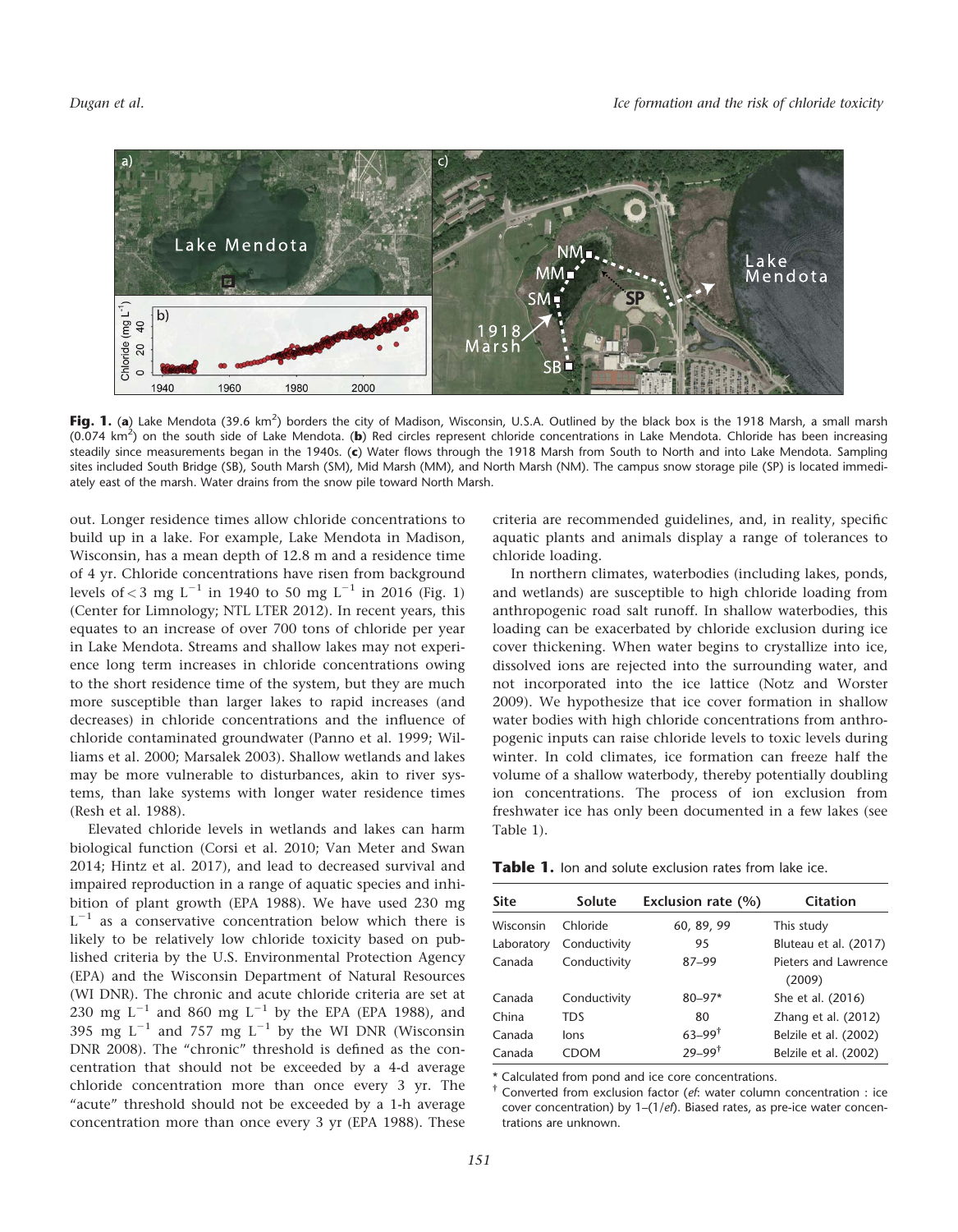Here we focus on the role of ice formation and thickening in elevating chloride levels in a shallow, open-water marsh already impacted by road salt runoff in Madison, Wisconsin. We use observational data and a numerical model to assess changes in chloride concentration based on chloride exclusion and dilution from changes in ice thickness.

#### Research site

The Class of 1918 Marsh is part of the Lakeshore Nature Preserve on the campus of the University of Wisconsin - Madison (Fig. 1). Surface water sources include runoff from parking lots, building roofs, sidewalks, a large area of undeveloped playing fields, and a snow storage pile for snow removed from campus streets, sidewalks, and parking lots (Fig. 1). Water plumbed from the roof of the hospital was added to the south-inlet storm sewer to dilute contaminants in the runoff from streets and parking lots. Presently the outlet waters are pumped into a storm sewer that passes under University Bay Drive and enters Lake Mendota's University Bay. Shallow groundwater likely contributes some inflow; however, both shallow ground- and surface water flows are reduced significantly owing to freezing conditions during the winter. The marsh in 2015 had a total area including the cattails of  $\sim$  74,000 m<sup>2</sup>, and open water area of 23,400 m<sup>2</sup>. On 12 Dec 2012, water depths at 18 locations across the open water averaged 0.2 m and ranged from 0.1 m to 0.44 m.

#### **Methods**

Routine sampling sites (Fig. 1) included the south-inlet storm sewer (South Bridge) and three open water locations (South Marsh, Mid Marsh, and North Marsh). Water flows from South Marsh, to Mid Marsh, to North Marsh and eventually into Lake Mendota. Sampling was conducted every 2 weeks from Nov 2014 through the summer of 2015. Samples could not be obtained on 14 March 2015 because ice conditions were too dangerous for access. In 2014–2015, total winter precipitation (Dec–Mar) was 50% less than the climatological average (1960–2015) (Lawrimore et al. 2011).

All samples were collected at the surface of the marsh. If ice was present, a hole was first drilled with an ice drill or ice chisel (spud) or spud. Water was collected via syringes, and filtered through a 25 mm 0.45  $\mu$ m GMF filter into plastic scintillation vials in the field. All samples were stored at  $4^{\circ}$ C and analyzed at the University of Wisconsin's Center for Limnology on an ion chromatograph (Dionex ICS 2100) using an electro-chemical suppressor. For each sampling event, water temperature, water depth, ice thickness, and snow depth were recorded. Water depth was measured from the water surface to the marsh bottom. Of the three openwater sites, no site was consistently the deepest or shallowest. The full range of water depths was between 0.12 m and 0.65 m; however, we suspect the shallower measurements were prone to error owing to soft bottom sediments and

benthic macrophytes as well as by missing the narrow deep site at the South Marsh site. Given missing data and the uncertainty in water depths, we ran the numeric model using individual water depth measurements as well as minimum, mean, median, and maximum water depths across the three sites. Using maximum water depths across the three sites returned the lowest root mean square error (RMSE) in model fit.

#### Numerical model

We wrote a numerical model to predict the concentration of chloride in 1918 Marsh resulting from ice formation at three sites (South Marsh, Mid Marsh, and North Marsh) using measurements of water depth, ice thickness, and inflowing chloride concentrations. Because we had no flow data, our model does not include outflow. Therefore, it is only applicable for a system with a residence time greater than the model time step, otherwise any ion exclusion from ice cover formation would be flushed quickly downstream. During winter, the assumptions of no outflow and no evaporation/sublimation are acceptable, as freezing temperatures and short days minimize these fluxes.

Thus, we assumed that increased water depth in a twoweek period was the result of inflow from the upstream area. The proportion of water depth attributed to inflowing water (**Pinflow**) was calculated as:

$$
Pinflow = \frac{water depth_t - water depth_{t-1}}{water depth_t}
$$
 (1)

The inflow concentration was taken as the mean of the chloride concentration measured at time  $t$  and  $t_{-1}$ . The proportion of the water column beneath the ice attributed to new ice formation  $P\Delta$ Ice was calculated as the change in ice thickness divided by the average water depth:

$$
P \triangle Ice = \frac{0.9 \times (Icethickness_t - Icethickness_{t-1})}{0.5 \times (Waterdepth_t + Waterdepth_{t-1})} \quad (2)
$$

Ice thickness was converted to water equivalents by multiplying by 0.9, the normal density ratio of freshwater ice to water.

Chloride concentration was calculated differently based on whether ice was thickening or melting:

#### Ice thickening

Chloride concentration at time  $t$  (Marsh  $|Cl_t|$ ) was calculated as the weighted average of two water parcels, (i) new water flowing into the marsh  $(Inflow|Cl|\times Pinflow)$  and (ii) water already present in the marsh  $((1-Pinflow) \times$ **Marsh** $[CI]_{t-1}$ ). The concentration of the latter increases from additional chloride due to ion exclusion  $[(1-Pinflow)\times \text{Marsh}[\text{Cl}]_{t-1}\times P \Delta \text{Ice} \times P \text{exc}]$ . The new concentration of chloride is divided by  $(1 - P\Delta Ice)$  to reflect the smaller volume of water present beneath the ice cover. Pexc represents the proportion of ions excluded from the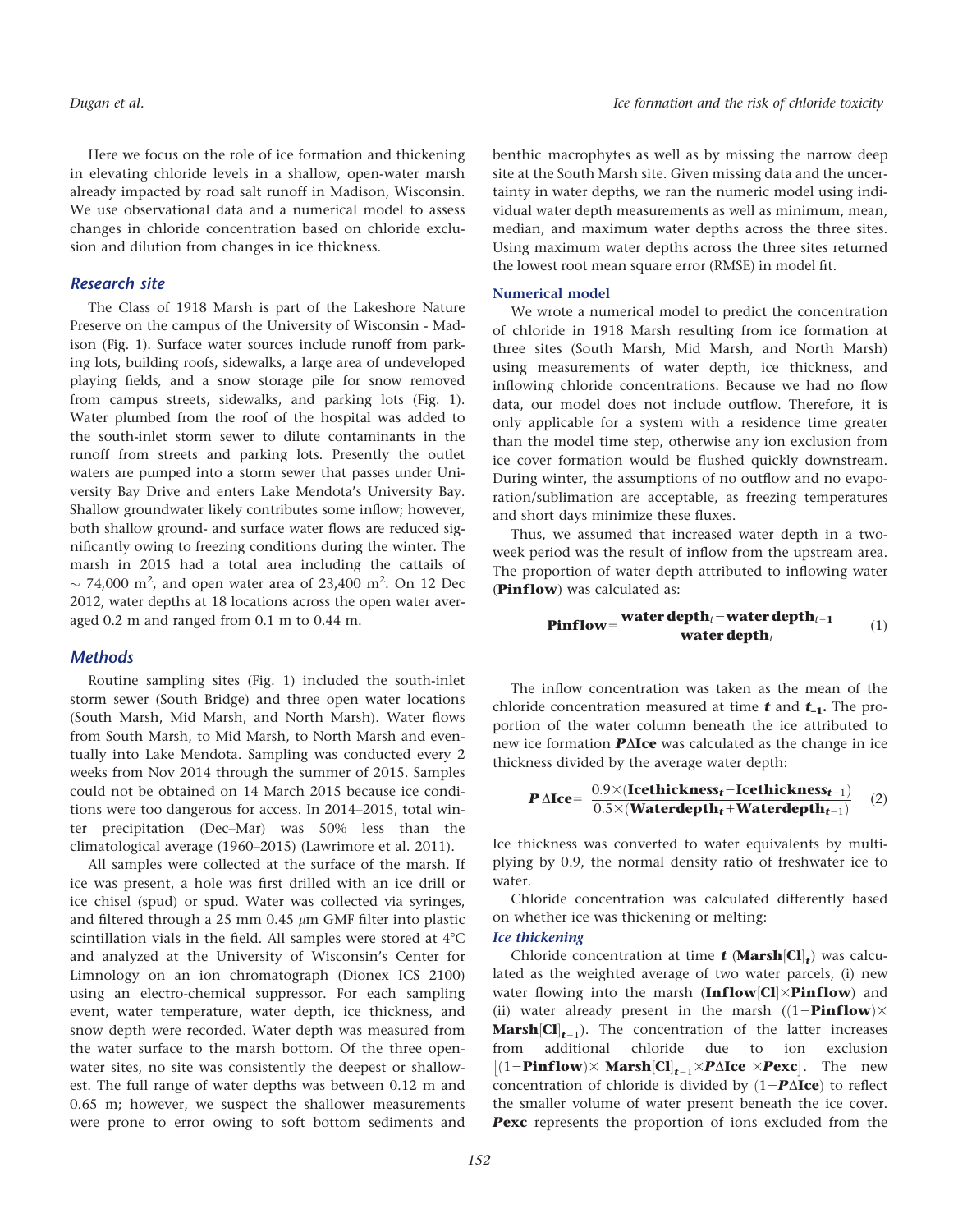ice, as some chloride ions are likely trapped between ice crystals. Since Pexc is not well constrained for freshwater systems, we ran the model 100 times for each site using **Pexc** 

values between 0% and 100%. Goodness of fit was evaluated based on the RMSE of the residuals.

In entirety, chloride at time  $t$  is modeled:

| $Marsh[Cl]f = (Pinflow \times Inflow[Cl]) +$                                                                                                                                                                                                                                                                       |     |
|--------------------------------------------------------------------------------------------------------------------------------------------------------------------------------------------------------------------------------------------------------------------------------------------------------------------|-----|
| $(1-\textbf{Pin flow})\times\frac{[\textbf{Marsh}[\textbf{Cl}]_{t-1}\times(1-\textbf{P}\Delta\textbf{Ice})]+[\textbf{Marsh}[\textbf{Cl}]_{t-1}\times\textbf{P}\Delta\textbf{Ice}\times\textbf{Pexc}]}{[\textbf{Pl}[\textbf{Cl}]_{t-1}\times\textbf{P}\Delta\textbf{Ice}\times\textbf{Pexc}]}.$<br>$1-P\Lambda$ Ice | (3) |

Decreases in water depth were either the result of outflow or evaporation/sublimation, and were not taken into account in our model. Therefore, when **Pinflow** = 0, and Eq. 3 is simplified to:

#### $$

$$
\frac{\left[\mathbf{Marsh}[CI]_{t-1} \times (1 - P\Delta Ice)\right] + \left[\mathbf{Marsh}[CI]_{t-1} \times P\Delta Ice \times Pexc\right]}{1 - P\Delta Ice}
$$
\n(4)

Ice melt

When ice melt leads to a decrease in ice thickness,  $P \Delta Ice$ is negative. **Marsh**[ $CI$ ]<sub>t</sub> is the weighted average of inflowing water, water already present, and ice melt:

 $\text{Marsh}[\text{Cl}]_t = (\text{Pinflow} \times \text{Inflow}[\text{Cl}])$ 

$$
+(1-\text{Pinflow})\times\{\left[\text{Marsh}[CI]_{t-1}\times(1+\text{P\Delta Ice})\right]\} \qquad(5)
$$

$$
+\left[\text{Marsh}[CI]_{t-1}\times-\text{P\Delta Ice}\times(1-\text{Pexc})\right]
$$

When **Pinflow** = 0, and Eq. 5 is simplified to

$$
\begin{aligned} \mathbf{Mark}[\mathbf{Cl}]_{t} &= \begin{bmatrix} \mathbf{Markh}[\mathbf{Cl}]_{t-1} \times (1 + P\Delta \mathbf{Ice}) \end{bmatrix} \\ &+ \begin{bmatrix} \mathbf{Markh}[\mathbf{Cl}]_{t-1} \times -P\Delta \mathbf{Ice} \times (1 - P\mathbf{exc}) \end{bmatrix} \end{aligned} \tag{6}
$$

The assumptions of this model, includes:

- A constant ion exclusion rate from ice cover thickening.
- The chloride concentration in the water remains the same during the time step.
- Surface and groundwater discharge over the time step is negligible.

For the 1918 Marsh, we ran the model at two-week time steps based on the availability of observational data. The inflow chloride concentrations (**Marsh** $[CI]_{t=1}$ ) to South Marsh were taken from the South Bridge sampling site. South Marsh was then considered the inflow to the Mid Marsh site, and likewise Mid Marsh was taken as the inflow to the North Marsh. Observation data were used for initial chloride concentrations (**Marsh**[Cl]<sub>t=1</sub>).

Alternatively, the model can be run independently for each time step, by using observational data for **Marsh**  $|CI|_{t-1}$  at each time step (as opposed to only setting initials conditions) and allowing the exclusion rate to change. At each time step, Pexc was chosen as the lowest calculated RMSE.

#### **Results**

Chloride concentrations in the 1918 Marsh increased from  $\sim$  240 mg L $^{-1}$  on 26 Oct 2014 to a maximum of 1250 mg  $L^{-1}$  on 1 March 2015. Following ice melt, concentrations in the marsh decreased and declined slowly from April to December, 2015 (Fig. 2a,b, Helmueller et al. pers. comm.). Overall, the mean concentration at the three open-water sites of 307 mg  $L^{-1}$  is approximately 6 times higher than the 2015 concentration of neighboring Lake Mendota, and 100 times above likely background concentrations ( $<$  3 mg L<sup>-1</sup>) based on early Lake Mendota values (Fig. 1b).

Chloride concentrations were similar at all open-water sites, except for 1 Mar 2015 when concentrations at North Marsh spiked to 1251 mg  $L^{-1}$ , compared to 894 mg  $L^{-1}$  at Mid Marsh, and 619 mg  $L^{-1}$  at South Marsh (Fig. 2a). Maximum chloride concentrations coincided with the maximum ice thickness (0.41 m) recorded on the marsh on 1 Mar 2015. At all open-water sites (South-, Mid-, and North Marsh), the change in chloride over a 2-week time step was correlated positively with the change in ice thickness  $(r^2 = 0.69$ , Supporting Information Fig. S1).

The model simulations of the 1918 Marsh were run from 26 Oct 2014 to 11 Apr 2015. The best model fits (lowest RMSE) at South-, Mid-, and North Marsh, were for exclusion rates of  $60\%$  (RMSE = 47, bias = 4%), 89% (RMSE = 97, bias =  $-9\%$ ), and 99% (RMSE = 179, bias =  $-16\%$ ) (Fig. 3). When using ion exclusion rates greater than 60%, the resulting water concentrations were markedly higher than those using an ion exclusion rate of 0% (Fig. 3) and were similar in magnitude and patterns to measured chloride over the ice cover period. The numerical model slightly underestimated chloride concentrations at the Mid- and North Marsh, and overestimated chloride during the winter at the South Marsh site (Fig. 3). Model fits were compared to observational data by calculating the RMSE of residuals. Because the model only considers the observational chloride concentration at the first time-step, the predictions are not "reset" following a poor estimate. Specifically looking at the South Marsh site, when  $Pexc > 0.6$ , the model overestimates chloride on 7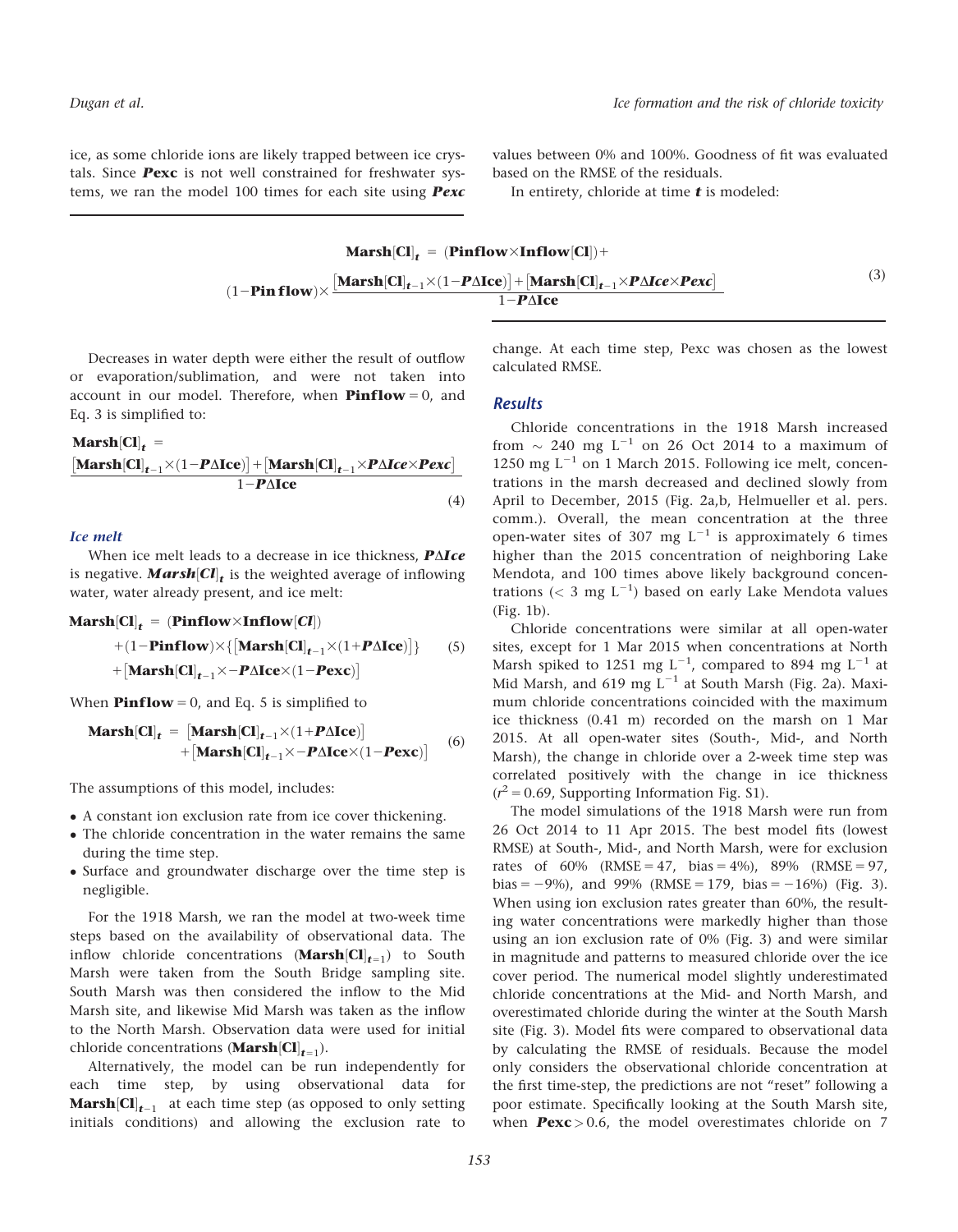

Fig. 2. (a) Chloride concentrations in South-(circles), Mid-(squares), and North Marsh (triangles) from Oct 2014 to May 2015. The gray timeseries represents the range in daily air temperature. (b) Symbols denote the measured ice thickness at the three sites. The lines and shaded area represent the seasonal ice thickness.



Fig. 3. (a) Chloride concentrations at South Bridge inlet. (b-d) Chloride concentrations at South-, Mid-, and North Marsh from late Oct 2014 to May 2015. Droplines are provided to show sampling dates. Black squares denote observed values while gray circles/line represent modeled chloride concentrations given 0% ion exclusion ( $P_{\text{exc}} = 0$ %) during ice thickening. The yellow area represents the range in modeled chloride concentrations given rejection rates between 60% and 100%. Red circles/lines represent the best model fit (lowest RMSE). Dashed horizontal lines denote the WI DNR's acute (757 mg L<sup>-1</sup>) and chronic (395 mg L<sup>-1</sup>) chloride water quality criterion, and the EPA's chronic water criteria (230 mg L<sup>-1</sup>). Ice thickness is represented by a gray polygon (not to scale).

Dec and all subsequent predictions are too high. However, the predictions match the pattern among dates. The model predictions were more precise for the Mid- and North Marsh sites, but at no time did the model predict chloride concentrations above 750 mg  $L^{-1}$ , less than the maximum recorded concentration of 1251 mg  $L^{-1}$ .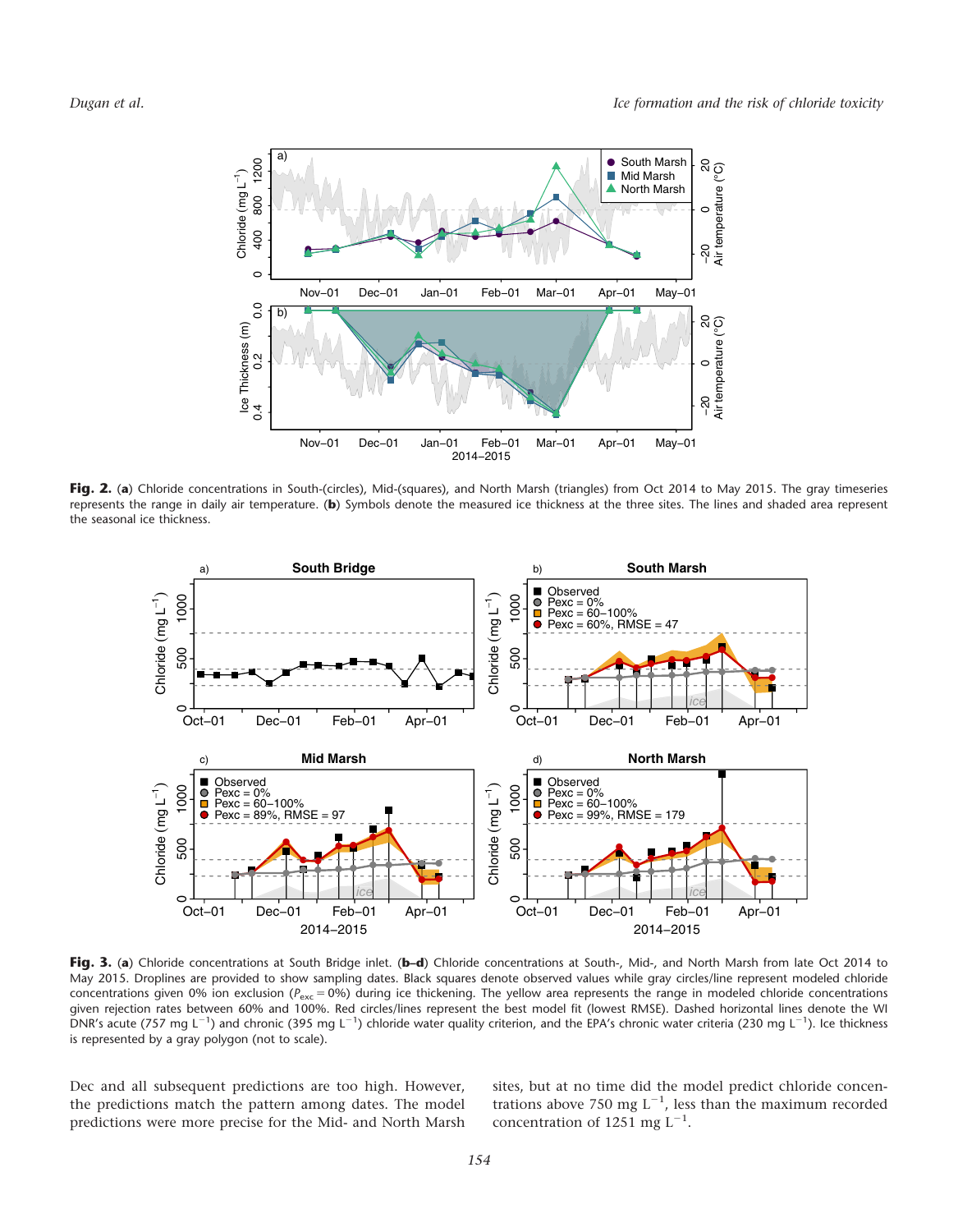The model was also run independently for each time step, by using observational data for **Marsh** $\left[\mathbf{Cl}\right]_{t-1}$  at each time step and allowing the exclusion rate to change. This method improved the overall model fits at Mid Marsh ( $RMSE = 76$ ), and North Marsh ( $RMSE = 176$ ), but provided a poorer fit at South Marsh ( $RMSE = 53$ ) (Supporting Information Fig. S2).

#### **Discussion**

At all three sites in the Marsh, chloride concentrations rose above the chronic chloride water quality criterion of both the EPA (230 mg  $L^{-1}$ ) and the WIDNR (395 mg  $L^{-1}$ ) during the winter months. Following ice melt, concentrations dropped back below 395 mg  $L^{-1}$  (Fig. 3). The seasonal variability in chloride concentrations in the 1918 Marsh was as high as 1000 mg  $L^{-1}$  at North Marsh. Large seasonal fluctuations, comparable to those seen in the 1918 Marsh, are more expected in small, shallow water bodies, than deeper lakes, such as Lake Mendota, where extreme salt loading is buffered by the large volume of water. When considering the health of the aquatic ecosystem, these large pulses of salt are a concern (Herbert et al. 2015), even though the summertime concentrations may be below water quality thresholds.

The simple ice formation model is a reasonably good predictor of observed chloride concentrations in the 1918 Marsh. The model fit likely was enhanced by the dry winter conditions of 2014–2015, which increased water residence time in the marsh. Because the model does not account for lateral flow, any overestimates, such as those on 7 Dec 2014, are likely explained by flushing events. In this instance, there was 9 cm of new snow from Nov 25 to Nov 29, followed by air temperatures above  $0^{\circ}$ C. Dilute snow melt runoff into the Marsh would have diluted and flushed more concentrated water beneath the ice. Following 7th Dec, air temperatures remained below 0°C, and model fit improved. Thus, we speculate that lateral flow over the winter was minimal. We also speculate that the model predictions at Mid and North Marsh were less than observational data, including the 1250 mg  $L^{-1}$  concentration at North Marsh, owing to highly saline runoff from an adjacent snow storage site (Fig. 1). The snow pile, which is contaminated with road salt from snow removed from streets and parking lots on the University of Wisconsin campus, drains toward the north end of the marsh (Helmueller et al. pers. comm.).

Our ability to numerically model changes in chloride beneath the ice of 1918 Marsh was limited by the bi-weekly sampling of ice thickness and water depth. Given that the air temperature exceeded  $0^{\circ}$ C throughout November and December, it is likely our sampling missed sporadic freeze and thaw events. This is evident in our 2-week simulations inability to consistently predict the change in chloride over a single time step (Supporting Information Fig. S2). At the South Marsh site, our model predicted chloride with  $a < 1\%$  error at 4 of 10 time points. Conversely, the error  $was > 10\%$ for three of the time steps. Model predictions would be improved by better knowledge of water depth, ice thickness, and flow; all of which could be measured at a higher frequency using field deployable sensor technology.

Our model suggests that chloride exclusion rates in 1918 Marsh are likely between 0.6 and 1.0 (complete rejection), but is unable to narrowly constrain these rates given the paucity of observational data. Other field and lab studies of ion rejection in freshwater ice during freezing are rare (Table 1). Furthermore, the rate of ion exclusion in freshwaters likely changes with the rate of freezing and the temperature profile of the ice cover, as it does in seawater (Notz and Worster 2009).

The numeric model demonstrates that chloride concentrations in the marsh are approximately double the theoretical concentration given no ion rejection (Fig. 3). In the 1918 Marsh, this raises chloride levels from  $\sim$  250–400 mg L $^{-1}$  to upward of 800 mg  $L^{-1}$ , even with ion exclusion as low as 60%. This doubling of chloride, pushes the 1918 Marsh concentrations to the WI DNR's acute toxicity threshold of 757 mg  $L^{-1}$  (Wisconsin DNR 2008). Concentrations of this magnitude would be expected to harm freshwater biota in lakes (Corsi et al. 2010; Hintz et al. 2017; Jones et al. 2017), and there is an extensive literature on the toxicity of chlorides on individual taxa and life stages (EPA 1988; Environment Canada and Health Canada 2001; Evans and Frick 2001). We use "expected to" because published toxicity criteria are based almost exclusively on non-winter water temperatures. In very rare cases, when toxicity was tested at cooler temperatures, there was no consistent pattern to indicate whether toxicity levels at temperatures near  $0^{\circ}$ C would be higher or lower.

In freshwater systems, the process of ion rejection from ice formation routinely is overlooked as a driver of water quality. In deep lakes, ion accumulation is negligible as a percentage of lake volume; however, most lakes on earth are shallow. A recent evaluation of global lake volumes estimates that the 1.24 million lakes on Earth between 0.1  $km^2$  to 1 km2 have a mean depth of 3.5 m (Messager et al. 2016). Combining this with the fact that the highest abundance of lakes are at mid to northern latitudes (Verpoorter et al. 2014), underscores that the process of ion rejection from ice formation and thickening is chemically and biologically relevant for millions of waterbodies. Whether a lake is at risk for under-ice chloride toxicity can be determined from the amount of ice as a percentage of lake depth and the pre-ice chloride concentrations (Fig. 4). This is particularly relevant in Midwest and Northeast North America, where road development and deicing practices have led to chloride concentrations orders of magnitude above background concentrations (Dugan et al. 2017).

The process of chloride rejection discussed here may have broader application in limnology, as nitrogen and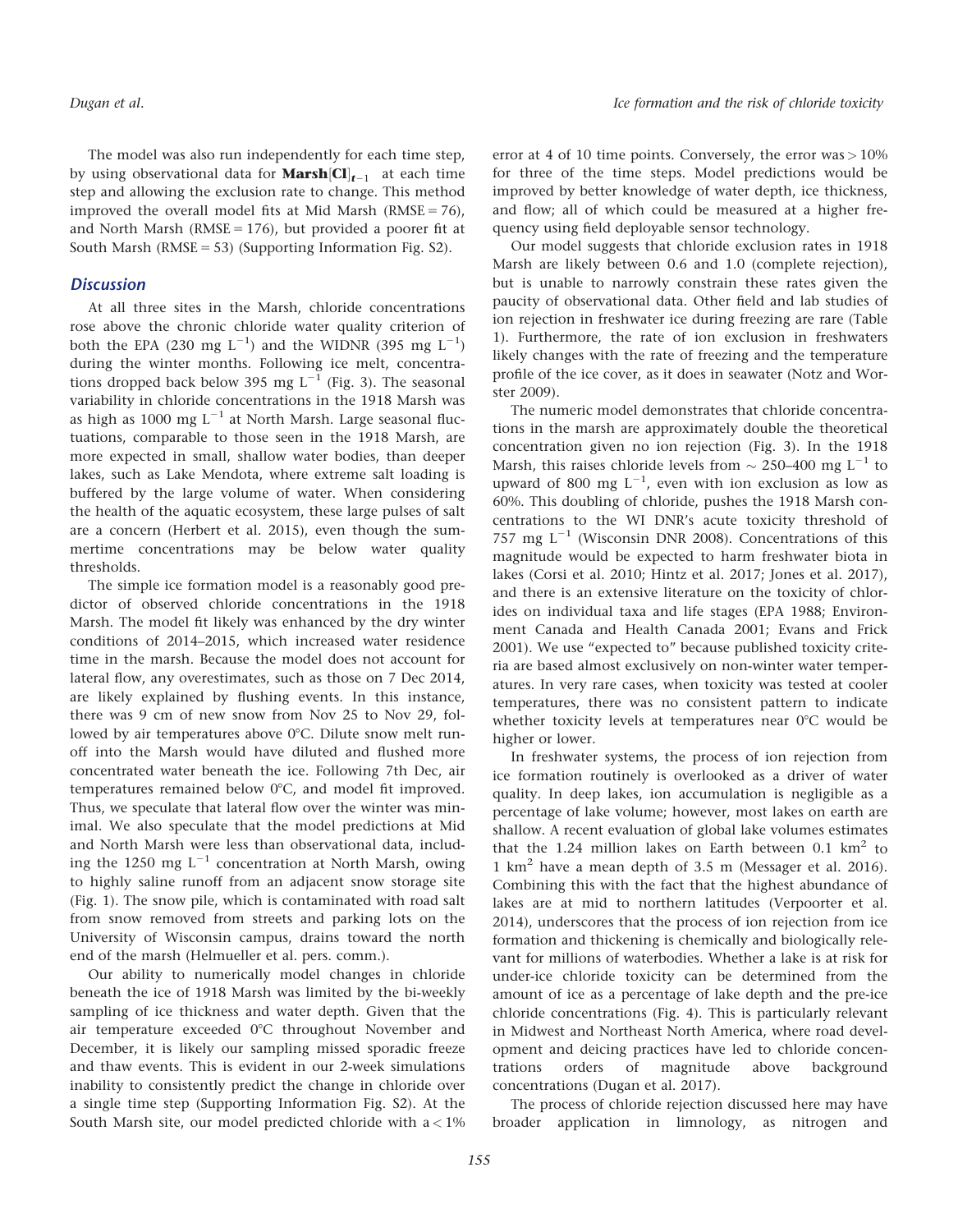

Fig. 4. Risk assessment for chloride toxicity in waterbodies. (a) The amount of lake ice as a percentage of total depth (% ice) is determined based on ice depth vs. lake depth. The solid, dashed, and dotted lines represent the graphical area with 20%, 40%, and 60% ice. (b) Comparing % ice with pre-ice (or summer time) chloride concentrations can determine the risk of under-ice chloride toxicity. Any depth and concentrations units may be used to interpret this figure. Exclusion rate was set at 90%. If concentrations are measured in mg  $L^{-1}$ , lakes that fall to the right of the solid 230 mg  $L^{-1}$  line represent increasing risk from no effect with continuous exposure to noticeable effects of exposure. For example, if lake ice is more than 40% of the lake depth, under-ice chloride concentrations would reach toxic levels (> 230 mg L<sup>-1</sup>) if pre-ice concentrations were greater than 140 mg L<sup>-1</sup>. As the percent of ice increases, the pre-ice chloride concentration that would develop toxic winter levels, decreases.

phosphorus (Fang et al. 2016), dissolved gases (Wharton et al. 1987; Tyler et al. 1998), and compounds such as dissolved organic matter and dissolved organic carbon (Belzile et al. 2002) are all known to accumulate under ice in lakes. Given that phytoplankton are relatively abundant under lake ice (Hampton et al. 2017), the process of solute rejection from lake ice may be a significant driver of under ice productivity.

#### **Conclusions**

In environments where anthropogenic chloride loading is a recognized occurrence, such as in areas of road salt application, shallow water bodies are at a much higher risk of elevated chloride concentrations than are deeper water bodies during ice cover thickening. Future research should investigate the rates of ion and solute rejection in freshwater ice covers, the rate of wintertime flushing in shallow systems, and the thresholds of chloride toxicity at near-freezing temperatures. Most importantly, we encourage winter water samples of chloride to be obtained to compare with summer values where ion exclusion may be an issue.

#### References

Belzile, C., J. A. E. Gibson, and W. F. Vincent. 2002. Colored dissolved organic matter and dissolved organic carbon exclusion from lake ice: Implications for irradiance transmission and carbon cycling. Limnol. Oceanogr. 47: 1283– 1293. doi[:10.4319/lo.2002.47.5.1283](http://dx.doi.org/10.4319/lo.2002.47.5.1283)

- Bluteau, C. E., R. Pieters, and G. A. Lawrence. 2017. The effects of salt exclusion during ice formation on circulation in lakes. Environ. Fluid Mech. 17: 579–590. doi: [10.1007/s10652-016-9508-6](http://dx.doi.org/10.1007/s10652-016-9508-6)
- Center for Limnology; NTL LTER. 2012. North Temperate Lakes LTER: Chemical Limnology of Primary Study Lakes: Major Ions 1981 - current. doi: [10.6073/pasta/91fcc6ddf](http://dx.doi.org/10.6073/pasta/91fcc6ddf77793be79f88c2b671486fa) [77793be79f88c2b671486fa](http://dx.doi.org/10.6073/pasta/91fcc6ddf77793be79f88c2b671486fa)
- Chapra, S. C., A. Dove, and D. C. Rockwell. 2009. Great Lakes chloride trends: Long-term mass balance and loading analysis. J. Great Lakes Res. 35: 272–284. doi[:10.1016/](http://dx.doi.org/10.1016/j.jglr.2008.11.013) [j.jglr.2008.11.013](http://dx.doi.org/10.1016/j.jglr.2008.11.013)
- Corsi, S. R., D. J. Graczyk, S. W. Geis, N. L. Booth, and K. D. Richards. 2010. A fresh look at road salt: Aquatic toxicity and water-quality impacts on local, regional, and national scales. Environ. Sci. Technol. 44: 7376–7382. doi:[10.1021/es101333u](http://dx.doi.org/10.1021/es101333u)
- Dugan, H. A., and others. 2017. Salting our freshwater lakes. Proc. Natl. Acad. Sci. USA 114: 4453–4458. doi[:10.1073/](http://dx.doi.org/10.1073/pnas.1620211114) [pnas.1620211114.](http://dx.doi.org/10.1073/pnas.1620211114)
- Environment Canada and Health Canada. 2001. Canadian Environmental Protection Act, 1999. Priority substances list assessment report. Road salts. 181 p.
- EPA. 1988. Ambient water quality criteria for chloride. US Environmental Protection Agency, Washington DC. 39 p.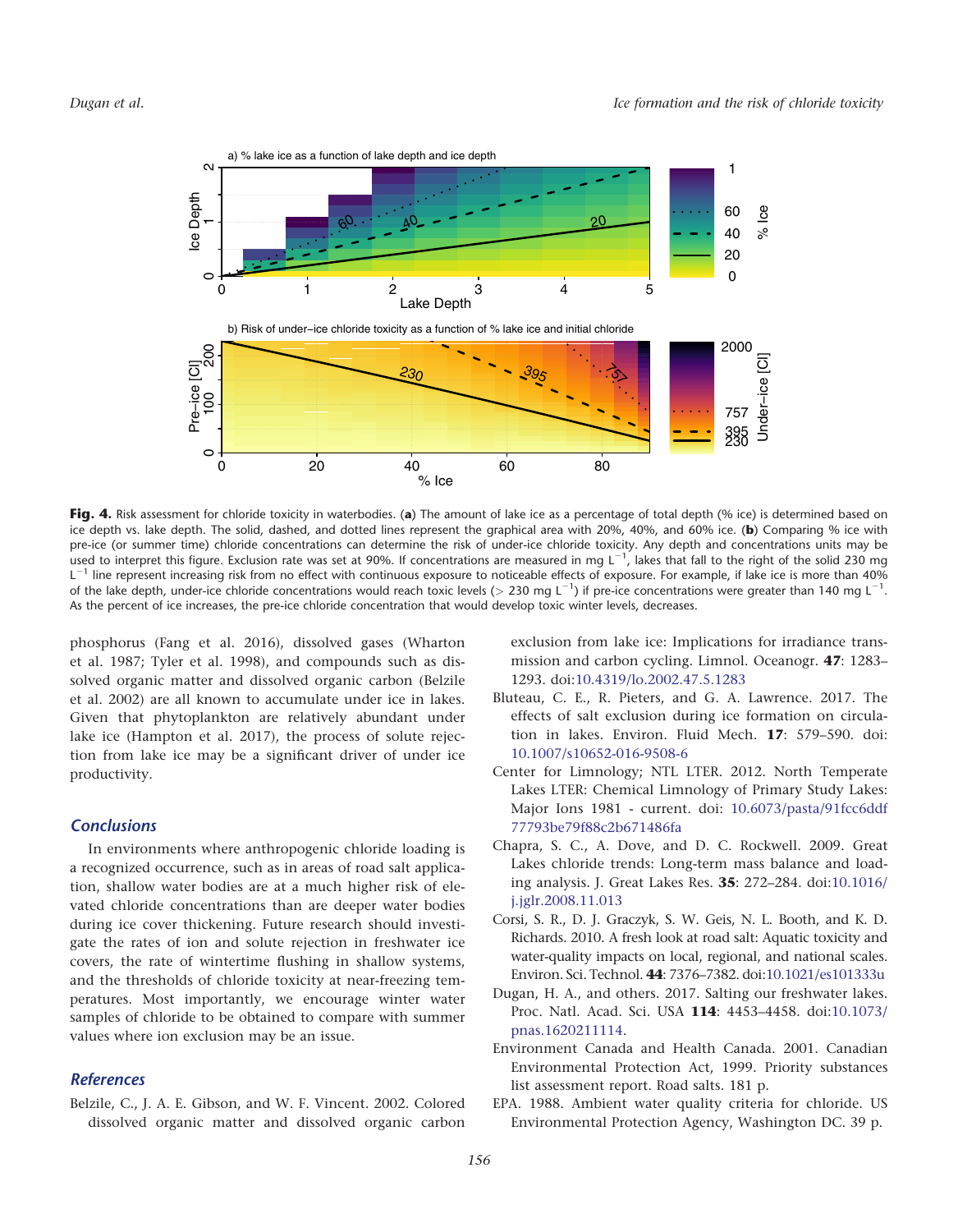- Evans, M., and C. Frick. 2001. The effects of road salts on aquatic ecosystems. Environment Canada Series. N.W.R.I. Contribution Series; 02-308.
- Fang, Y., L. Changyou, M. Leppäranta, S. Xiaonghong, Z. Shengnan, and Z. Chengfu. 2016 Notable increases in nutrient concentrations in a shallow lake during seasonal ice growth. Water. Sci. Technol. 74: 2773–2783. doi: [10.2166/wst.2016.433](http://dx.doi.org/10.2166/wst.2016.433)
- Findlay, S. E. G., and V. R. Kelly. 2011. Emerging indirect and long-term road salt effects on ecosystems. Ann. N. Y. Acad. Sci. **1223**: 58-68. doi[:10.1111/j.1749-6632.2010.](http://dx.doi.org/10.1111/j.1749-6632.2010.05942.x) [05942.x](http://dx.doi.org/10.1111/j.1749-6632.2010.05942.x)
- Hampton S. E., and others. 2017. Ecology under lake ice. Ecology Letters 20: 98–111. doi:[10.1111/ele.12699](http://dx.doi.org/10.1111/ele.12699)
- Herbert, E., and others. 2015. A global perspective on wetland salinization: Ecological consequences of a growing threat to freshwater wetlands. Ecosphere 6: 1–43. doi: [10.1890/ES14-00534.1](http://dx.doi.org/10.1890/ES14-00534.1)
- Hill, A. R., and E. K. Sadowski. 2016. Chloride concentrations in wetlands along a rural to urban land use gradient. Wetlands 36: 73–83. doi[:10.1007/s13157-015-0717-4](http://dx.doi.org/10.1007/s13157-015-0717-4)
- Hintz, W. D., B. M. Mattes, M. S. Schuler, D. K. Jones, A. B. Stoler, L. Lind, and R. A. Relyea. 2017. Salinization triggers a trophic cascade in experimental freshwater communities with varying food-chain length. Ecol. Appl. 27: 833–844. doi[:10.1002/eap.1487](http://dx.doi.org/10.1002/eap.1487)
- Jones, D. K., B. M. Mattes, W. D. Hintz, M. S. Schuler, A. B. Stoler, L. A. Lind, R. O. Cooper, and R. A. Relyea. 2017. Investigation of road salts and biotic stressors on freshwater wetland communities. Environ. Pollut. 221: 159– 167. doi[:10.1016/j.envpol.2016.11.060](http://dx.doi.org/10.1016/j.envpol.2016.11.060)
- Kaushal, S. S., P. M. Groffman, G. E. Likens, K. T. Belt, W. P. Stack, V. R. Kelly, L. E. Band, and G. T. Fisher. 2005. Increased salinization of fresh water in the northeastern United States. Proc. Natl. Acad. Sci. USA 102: 13517– 13520. doi:[10.1073/pnas.0506414102](http://dx.doi.org/10.1073/pnas.0506414102)
- Lawrimore, J. H., M. J., Menne, B. E. Gleason, C. N. Williams, D. B. Wuertz, R. S. Vose, and J. Rennie. 2011. An overview of the Global Historical Climatology Network monthly mean temperature data set, version 3. J. Geophys. Res. 116: D19121. doi[:10.1029/2011JD016187](http://dx.doi.org/10.1029/2011JD016187)
- Marsalek, J. 2003. Road salts in urban stormwater: An emerging issue in stormwater management in cold climates. Water Sci. Technol. 48: 61–70.
- Messager, M. L., B. Lehner, G. Grill, I. Nedeva, and O. Schmitt. 2016. Estimating the volume and age of water stored in global lakes using a geo-statistical approach. Nat. Commun. 7: 13603. doi:[10.1038/ncomms13603](http://dx.doi.org/10.1038/ncomms13603)
- Notz, D., and M. G. Worster. 2009. Desalination processes of sea ice revisited. J. Geophys. Res. 114: C05006. doi: [10.1029/2008JC004885](http://dx.doi.org/10.1029/2008JC004885)
- Novotny, E. V., D. Murphy, and H. G. Stefan. 2008. Increase of urban lake salinity by road deicing salt. Sci. Total Environ. 406: 131–144. doi[:10.1016/j.scitotenv.2008.07.037](http://dx.doi.org/10.1016/j.scitotenv.2008.07.037)
- Panno, S. V., V. A. Nuzzo, K. Cartwright, B. R. Hensel, and I. G. Krapac. 1999. Impact of urban development on the chemical composition of ground water in a fen-wetland complex. Wetlands 19: 236–245. doi:[10.1007/BF03161753](http://dx.doi.org/10.1007/BF03161753)
- Panno, S. V., K. C. Hackley, H. H. Hwang, S. E. Greenberg, I. G. Krapac, S. Landsberger, and D. J. O'Kelly. 2006. Characterization and identification of Na-Cl sources in ground water. Ground Water **44**: 176–187. doi:[10.1111/j.1745-](http://dx.doi.org/10.1111/j.1745-6584.2005.00127.x) [6584.2005.00127.x](http://dx.doi.org/10.1111/j.1745-6584.2005.00127.x)
- Pieters, R., and G. A. Lawrence. 2009. Effect of salt exclusion from lake ice on seasonal circulation. Limnol. Oceanogr. 54: 401–412. doi[:10.4319/lo.2009.54.2.0401](http://dx.doi.org/10.4319/lo.2009.54.2.0401)
- Resh, V. H., and others. 1988. The role of disturbance in stream ecology. J. North Am. Benthol. Soc. 7: 433–455. doi[:10.2307/1467300](http://dx.doi.org/10.2307/1467300)
- Richburg, J. A., W. A. Patterson, and F. Lowenstein. 2001. Effects of road salt and Phragmites australis invasion on the vegetation of a Western Massachusetts calcareous lake-basin fen. Wetlands 21: 247–255. doi:[10.1672/0277–](http://dx.doi.org/10.1672/0277-5212(2001)021[0247:EORSAP]2.0.CO;2]) [5212\(2001\)021\[0247:EORSAP\]2.0.CO;2\]](http://dx.doi.org/10.1672/0277-5212(2001)021[0247:EORSAP]2.0.CO;2])
- She, Y., J. Kemp, L. Richards, and M. Loewen. 2016. Investigation into freezing point depression in stormwater ponds caused by road salt. Cold Reg. Sci. Technol. 131: 53–64. doi[:10.1016/j.coldregions.2016.09.003](http://dx.doi.org/10.1016/j.coldregions.2016.09.003)
- Thunqvist, E-L. 2004. Regional increase of mean chloride concentration in water due to the application of deicing salt. Sci. Total Environ. 325: 29–37. doi:[10.1016/j.scitotenv.2003.11.020](http://dx.doi.org/10.1016/j.scitotenv.2003.11.020)
- Tyler, S., P. Cook, A. Butt, J. Thomas, P. Doran, and W. Lyons. 1998. Evidence of deep circulation in two perennially ice-covered Antarctic lakes. Limnol. Oceanogr. 43: 625–635. doi[:10.4319/lo.1998.43.4.0625](http://dx.doi.org/10.4319/lo.1998.43.4.0625)
- Van Meter, R. J., and C. M. Swan. 2014. Road salts as environmental constraints in urban pond food webs. PloS one 9: e90168. doi[:10.1371/journal.pone.0090168](http://dx.doi.org/10.1371/journal.pone.0090168)
- Verpoorter, C., T. Kutser, D. A. Seekell, and L. J. Tranvik. 2014. A global inventory of lakes based on highresolution satellite imagery. Geophys. Res. Lett. 41: 6396– 6402. doi[:10.1002/2014GL060641](http://dx.doi.org/10.1002/2014GL060641)
- Wharton, Jr, R. A., C. P. McKay, R. L. Mancinelli, and G. M. Simmons. 1987. Perennial N2 supersaturation in an Antarctic lake. Nature 325: 343–345. doi:[10.1038/325343a0](http://dx.doi.org/10.1038/325343a0)
- Williams, D. D. D., N. E. Williams, and Y. Cao. 2000. Road salt contamination of groundwater in a major metropolitan area and development of a biological index to monitor its impact. Water Res. 34: 127–138. doi:[10.1016/](http://dx.doi.org/10.1016/S0043-1354(99)00129-3) [S0043-1354\(99\)00129-3](http://dx.doi.org/10.1016/S0043-1354(99)00129-3)
- Wisconsin, D. N. R. 2008. Chapter NR 105: Surface water quality criteria and secondary values for toxic substances, p. 37–54. In Wisconsin Administrative Code: Department of Natural Resources.
- Zhang, Y., C. Li, X. Shi, and C. Li. 2012. The migration of total dissolved solids during natural freezing process in Ulansuhai Lake. J Arid Land  $4: 85-94.$  doi[:10.3724/](http://dx.doi.org/10.3724/SP.J.1227.2012.00085) [SP.J.1227.2012.00085](http://dx.doi.org/10.3724/SP.J.1227.2012.00085)